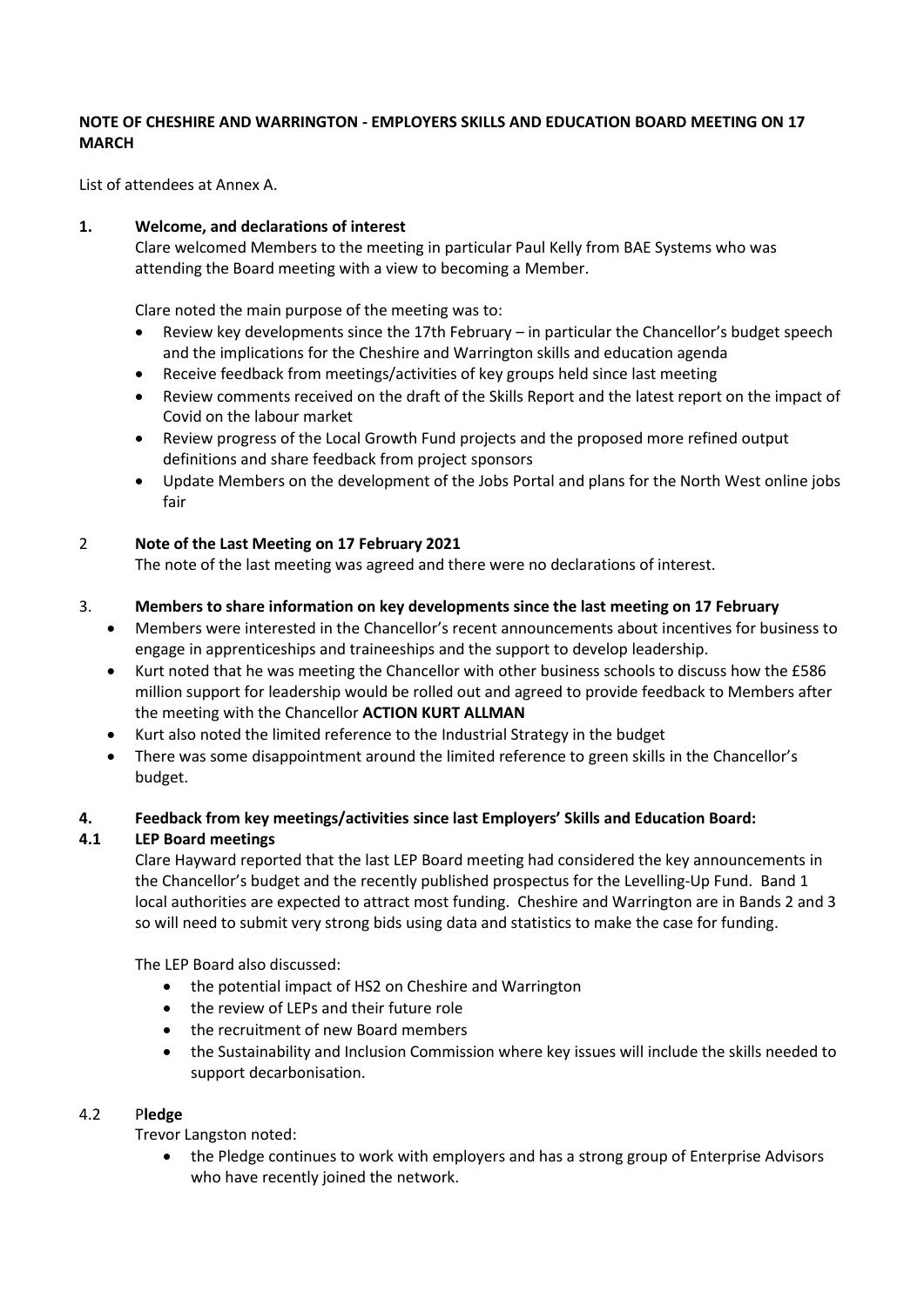- there are now 78 schools working with the Pledge and the Pledge is increasingly working with Jobcentre Plus for example, online careers and job fairs and sharing videos and other materials produced by employers
- James Richard, current Chair of the Pledge Management Board is stepping down as chair so a replacement for James is needed. **ACTION CLARE HAYWARD**

In the subsequent discussion Maggie Chen suggested that the Pledge should share information about financial literacy. Maggie also reported that there are plans to hold a Youth Summit with future leaders during the summer.

Clare Hayward also suggested a stronger focus on life science and green technologies.

# 4.3 **Digital Skills Partnership (DSP) Board**

Nicola Dunbar reported that DCMS have agreed to extend the funding for Digital Skills Partnerships for an addition year. DCMS are also undertaking a review of the work of DSPs.

Nicola noted that local employers were working together to develop good practice in virtual work placements.

# 4.4 **Institute of Technology**

Dhesi reported that he expects an announcement about the Colleges' bid for Institute of Technology funding in early April – at the earliest. However, the Department for Education has requested a meeting to provide feedback on the bid. Dhesi will report on any further developments at the next meeting. **ACTION DHESI**

Dhesi is also aware of the need to convene an employers' board for the next stage of the Institute of Technology.

## **4.5 Chambers**

It was noted that Stephen Fitzsimons is now acting chief executive of Warrington Chamber.

## **4.6 Accelerate Board and Current Review**

Kurt reported that on 23 March he is meeting the Department for Work and Pensions for the third time to discuss options for re-profiling the Accelerate programme. Kurt is also planning to appoint a strategic lead for Accelerate. To date 1,000 people have participated in Accelerate.

Kurt will report further progress at the next meeting of the Employers' Skills and Education Board. **ACTION KURT**

## **5. Skills Report and the latest report on the impact of Covid on the labour market**

## 5.1 **Report on the impact of Covid on the labour market**

Pat Jackson invited Members to comment and ask questions on the latest report on the impact of Covid on the labour market. The report had been circulated prior to the meeting and no further questions were raised by Members.

## **5.2 Skills Report**

Pat reported on the feedback received from the Department for Education – overall the report is considered 'good' with some repetition that needs to be addressed. The report will now be revised to reflect some of the minor comments received. The aim will be to publish on the LEP website by 12 April 2021.

Pat also presented a summary slide to illustrate the dynamics associated with the Level 3 labour market.

In the subsequent discussion the following points were made: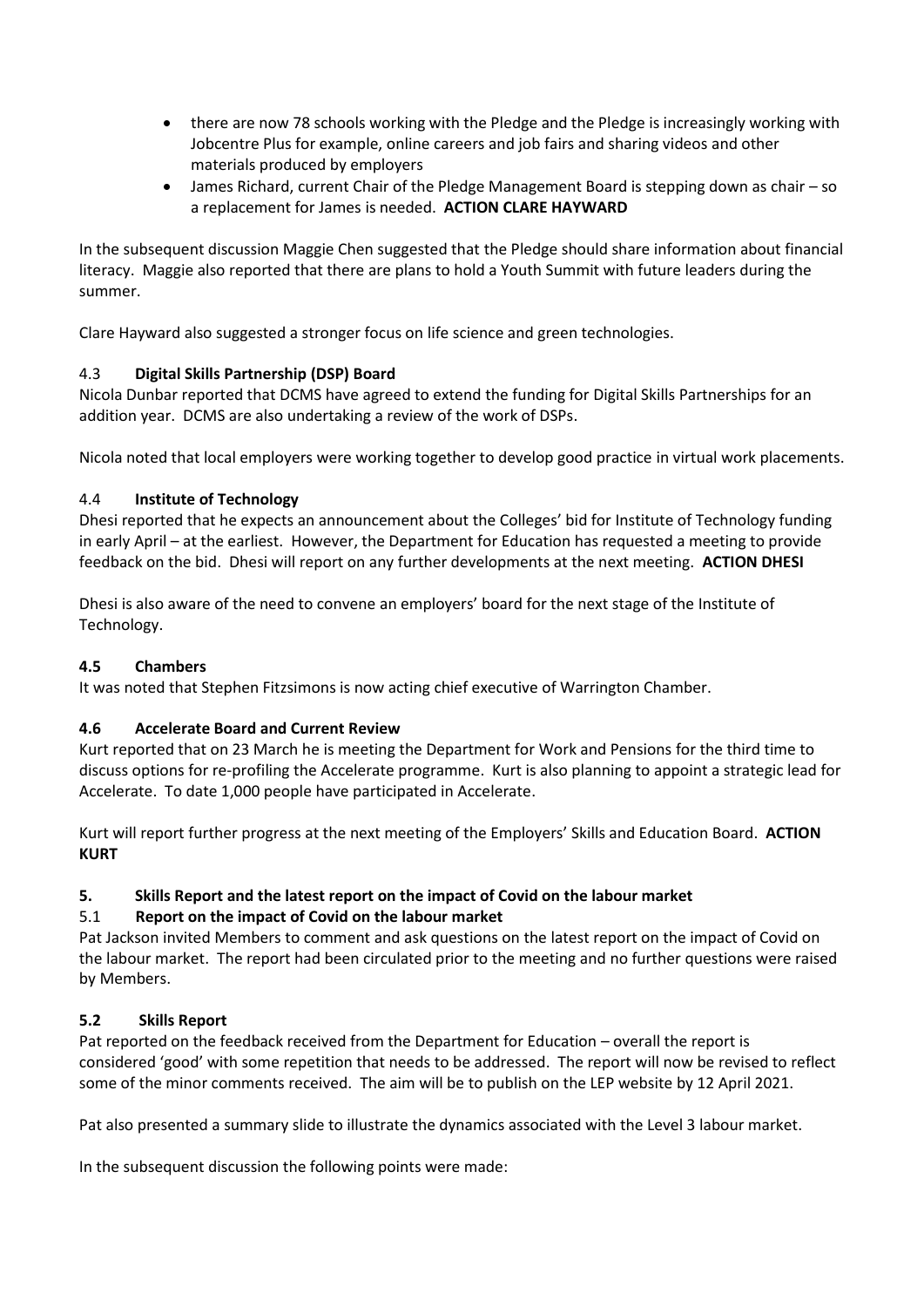- The numbers of Level 3 qualifications delivered by the further education sector has been declining for several years – it as suggested that this is a consequence of the introduction of the apprenticeship levy and the introduction of the loan scheme.
- Kath MacKay commented that she was struggling to get a feel for the demand for skills from employers in Alderley Park with mixed messages coming from employers who, if prepared to pay higher rates, can recruit. Kath agreed to report back on her findings at the next meeting **ACTION KATH MACKAY**
- Kath noted that Alderley Park businesses are experiencing challenges recruiting to very senior roles and are recruiting from outside Cheshire and Warrington.
- Members agreed that to encourage immigration and inward investment we needed a place marketing plan.
- Dhesi noted that the Level 3 issue is a cross regions issue that is a consequence of previous Government policies (including student loans and apprenticeship levy) – there is now a glimmer of light from the recent White Paper but the life-time guarantee will not be introduced until 2025.
- The apprenticeship levy has worked for larger businesses such as Bentley but overall, there have been issues including lack of funding for some routes, disruptions caused by the tendering process and digital accounts. The data illustrates a sharp fall in Levels 2 and 3 apprenticeships.
- It was noted that significant numbers of young people leave Cheshire and Warrington to go to University. There are also significant numbers of young people who come into Cheshire and Warrington to study Level 3 qualifications. Dhesi reported that Cheshire College South and West have 350 more Level 3 learners this year.
- It was agreed that, to increase the numbers of people with higher level skills, we needed to try to keep people for longer in the labour market as well as increasing the numbers of young people and adults in work developing their skills. There are also concerns about the impact of Brexit on immigration – other regions are experiencing similar problems so we cannot rely, as previously, on migration from surrounding areas.
- More is needed to promote and change the perception of manufacturing and all employers need to do more on digital.
- Members suggested that the Skills Report should reference pent up demand that might be released as Covid restrictions are eased.

As next steps Pat Jackson will make the minor changes to the Skills Report as requested and arrange for publication on the LEP website by 12 April. **ACTON PAT JACKSON**

Pat also noted that the LEP have published a draft Covid report which is now on the LEP website for comment: [http://www.871candwep.co.uk/about-us/recovery-plan/.](http://www.871candwep.co.uk/about-us/recovery-plan/)

# **6. Local Growth Fund update (spend and outputs) and any feedback from project sponsors and proposed showcase event in May**

Sarah Williams presented slides to illustrate the spend to date and the outputs being achieved. Members were pleased to note the increased spend as project completed their investments in specialist equipment. Members are now keen to see progress in the achievement of outputs.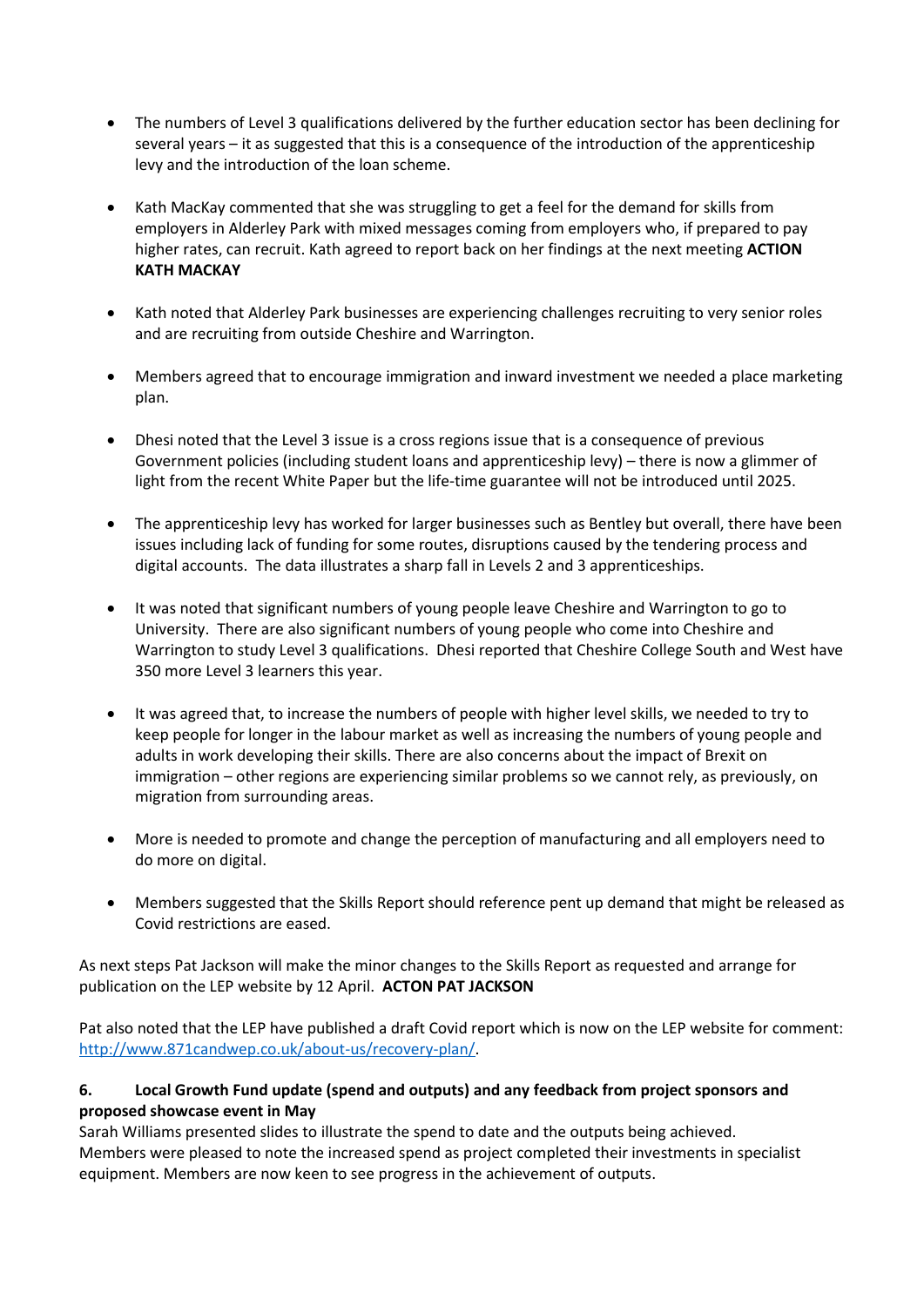Paul Kelly asked for more information about the projects – in particular their focus on enticing learners into Level 3 skills. **ACTION PAT JACKSON AND SARAH WILLIAMS**

7. **Jobs Opportunities Portal and Plans for online jobs fair 'NorthWESTWorks4U'** Members made the following comments on the online Job Opportunities Portal: https://www.candwopportunities.co.uk/:

- Sarah Hopkinson commented that it is a great portal and an incredible source of information. But it is not just a hub of information it is also good at signposting to other sources of information.
- Clare Latham reported that the 18 members of her employment support team think it is 'incredible'.
- Kath MacKay said that she would provide information about the Life Science sector to add to the Portal.

Members noted the list of employers who have signed up to the online jobs fair on  $6<sup>th</sup>$ , 7<sup>th</sup> and 8<sup>th</sup> April.

#### 8. **Action list**

Pat will update the action list for the next meeting **ACTION PAT JACKSON**

**9. Any Other Business, items for future meetings and date of next meeting** There was no further business.

Items for next agenda to include Accelerate.

Date of next meeting – 21 April 2021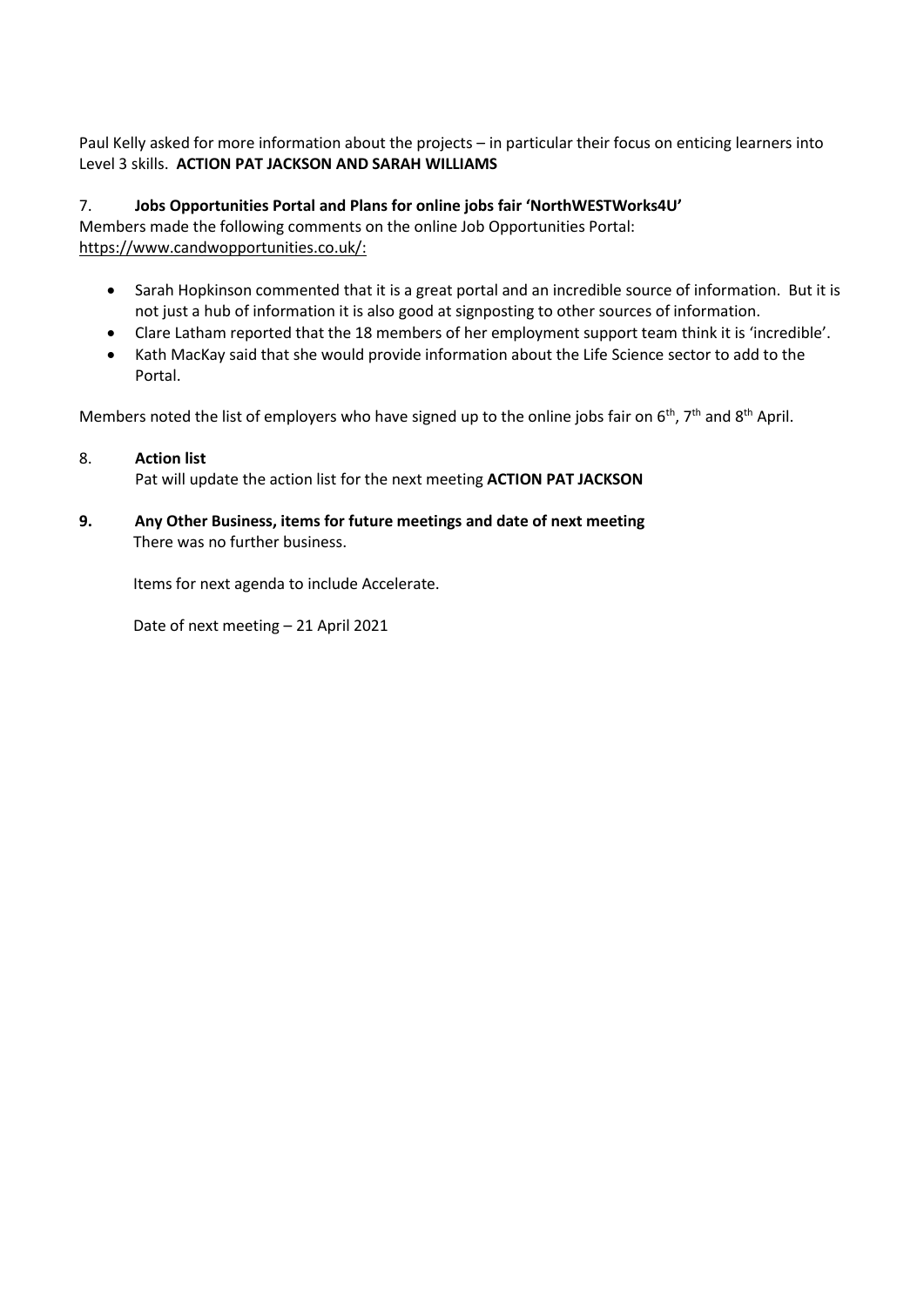#### **EMPLOYERS SKILLS AND EDUCATION BOARD MEETING ON 17 March 2021 Annex A**

The following members of the Employers' Skills and Education Board attended the meeting:

- \*Clare Hayward Chair
- \*Nicola Dunbar (Deputy Chair)
- Sarah Hopkinson (Engie)
- Kath Mackay (Alderley Park)
- Kurt Allman (University of Chester)
- \*Eleanor Blackburn (Warrington Borough Council)
- \*Phil Atkinson (Daresbury)
- Kim Hardman (Astra Zeneca)
- Maggie Chen
- Dhesi (Cheshire College South and West representing the training providers)
- \*Clare Latham (Cheshire West and Chester)
- Nicola Johnson (Bentley Motors)
- Paul Kelly (BAE Systems) attending as an observer
- Pat Jackson (LEP)
	- \*With voting rights

#### **Apologies**

- \*Bill Carr (Carpe Diem)
- Paul Colman (South Cheshire Chamber)
- Nicola Merriman (National Skills Academy Nuclear)
- Louise Higgins (United Utilities James Richards (Network Rail)
- James Richards (Network Rail)
- \*Cllr James Nicholas (Cheshire East Council)
- Martin Wood (Department for Business, Energy and Industrial Strategy) observer
- Philip Cox (LEP)

#### **Also attending**

• David Brennan, Sarah Williams and Trevor Langston for specific agenda items

## **Papers copied to**:

- Trevor Brocklebank (Deputy Chair of LEP)
- Jamie Zucker (DfE)
- Clare Cassidy (DfE)
- Mike McLouglin (DfE)
- Peter Skates (Cheshire East Council)
- Maud Duthie (University of Chester)
- Chris Koral (University of Chester)
- Nicola Said (LEP)
- Joe Manning (LEP)
- Andy Devaney (LEP)